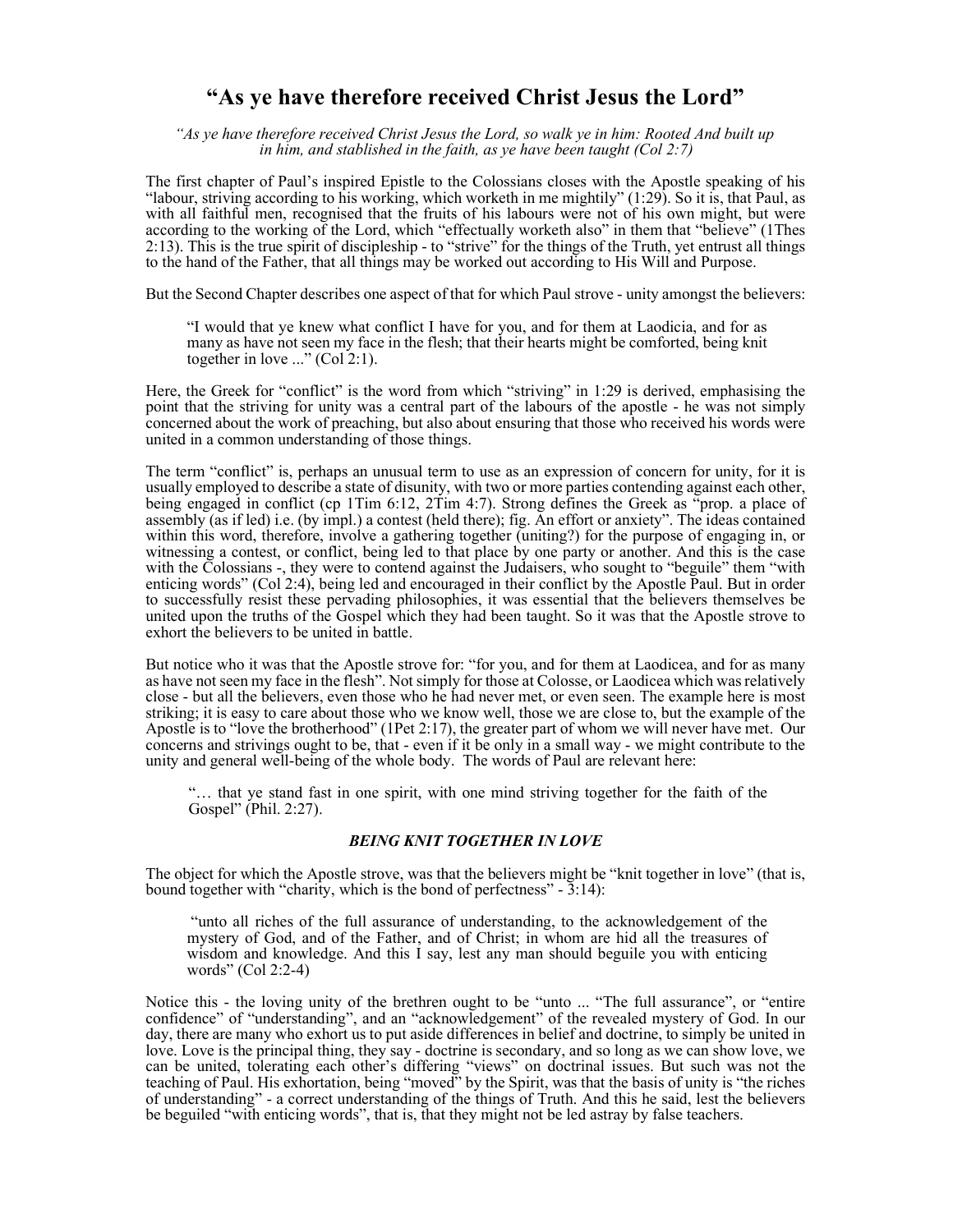The primary problem facing the Colossians were the Judaisers, those men who sought to impose their mixture of the Mosaic Law and their traditions onto believers of the Gospel. These sought to "spoil" the brethren, "through philosophy and vain deceit, after the tradition of men, after the rudiments of the world, and not after Christ" (Col 2:8), by seeking to bring them into bondage to the Law, which was but "a shadow of things to come" (v 17), and which our Lord "took out of the way" (v 14) by his death on the cross. But the Colossians were Gentiles. i.e. "to whom God would make known what is the riches of the glory of this mystery among the Gentiles" (1:27). The mystery was the manner in which Gentiles would be given a hope of salvation, subsequent to the cutting off of the Jewish olive branches previously hidden and unknown, but now revealed by the apostolic preaching. So it was that Paul exhorted the believers to be "knit together" in a mutual understanding of these things; "to the acknowledgement of the mystery", now revealed, that being so united they might be able to stand against the inroads of the apostate Judaisers.

The principle being taught here, is that unity is the greatest defence for the household of faith. Our Lord taught that "every city or house divided against itself shall not stand" (Mat 12:25), and similarly, his Apostle exhorted: "if ye bite and devour one another, take heed that ye be not consumed one of another" (Gal 5:15). We truly live in "perilous times" (2Tim 3:1), and there is no time for there to be "wars and fightings" (Jas 4:1) amongst the members of Christ's Ecclesia. Rather than to contend against one another, the body ought to be one "in the unity of the faith, and of the knowledge of the Son of God, unto a perfect man, unto the measure of the stature of the fulness of Christ" (Eph 4:13). The various members thereof ought to "exhort one another daily, while it is called Today; lest any ... be hardened through the deceitfulness of sin." (Heb 3:13), rather than to devour one another through petty squabbles emanating from those who seek to exalt themselves above measure. To be united in a "full assurance" of the revealed things of Truth is just as needful in our day, as ever before that the faith may be earnestly contended for (Jude 3) in the face of false brethren who would seek to beguile us by the enticing words of the world's philosophy.

This principle of being "knit together" directs our minds to consider the relationship between David and Jonathan. Immediately upon hearing the expression of David's faith to Saul, Jonathan loved David very greatly:

"And it came to pass, when he had made an end of speaking unto Saul, that the soul of Jonathan was knit with the soul of David, and Jonathan loved him as his own soul" (1 Sam. 18:1).

So far as we are aware, this occasion was the first time David and Jonathan were together. Yet it was following David's victory over Goliath, the Philistine giant, that Jonathan loved him as his own soul. He found a kinship in David, they were joined together in a common purpose – to contend against the power of Sin, as vested in the Philistine host. This is the kind of faith that ought to unite true brethren in Messiah, in their earnest contention for the only true faith.

### THE TREASURES OF WISDOM AND KNOWLEDGE

The great and precious truths concerning how Gentiles might also obtain Salvation in Christ Jesus are styled by the Apostle, "riches" (Col 1:27, 2:2), or "treasures of wisdom and knowledge", "hid" in the mystery of the Gospel, yet now revealed through preaching. Yet though the mystery was made manifest by the ministry of the apostles, the depth of those riches still remain unfathomable to the natural man. Hence the apostle exclaimed, "O the depth of the riches both of the wisdom and knowledge of God! How unsearchable are his judgements, and his ways past finding out!" (Rom 11:33). Yet those riches can be found out to the extent to which they are revealed, and to the measure of spirituality of those who seek them. It is true that "the natural man receiveth not the things of the Spirit of God ... neither can he know them, because they are spiritually discerned" (1Cor 2:14), but for those who have permitted the influence of The Word to transform their minds (Rom. 12:2) to become more in harmony with their Maker, who by reason of use have their senses exercised to discern spiritual things, the riches of wisdom can be found by patient and diligent searching. So we read in the wise sayings of the Proverbs:

"if thou criest after knowledge, and liftest up thy voice for understanding; if thou seekest her as silver, and searchest for her as for hid treasures; then shalt thou understand the fear of Yahweh, and find the knowledge of God. For Yahweh giveth wisdom; out of his mouth cometh knowledge and understanding. He layeth up sound wisdom for the righteous: he is a buckler to them that walk uprightly" (Prov 2:3-7).

Notice here, how that wisdom, knowledge and understanding (cp Col 1:9) are said to be laid up (cp Col 1:5), not for anyone, but specifically for "the Righteous" - that is, for those who desire to forsake the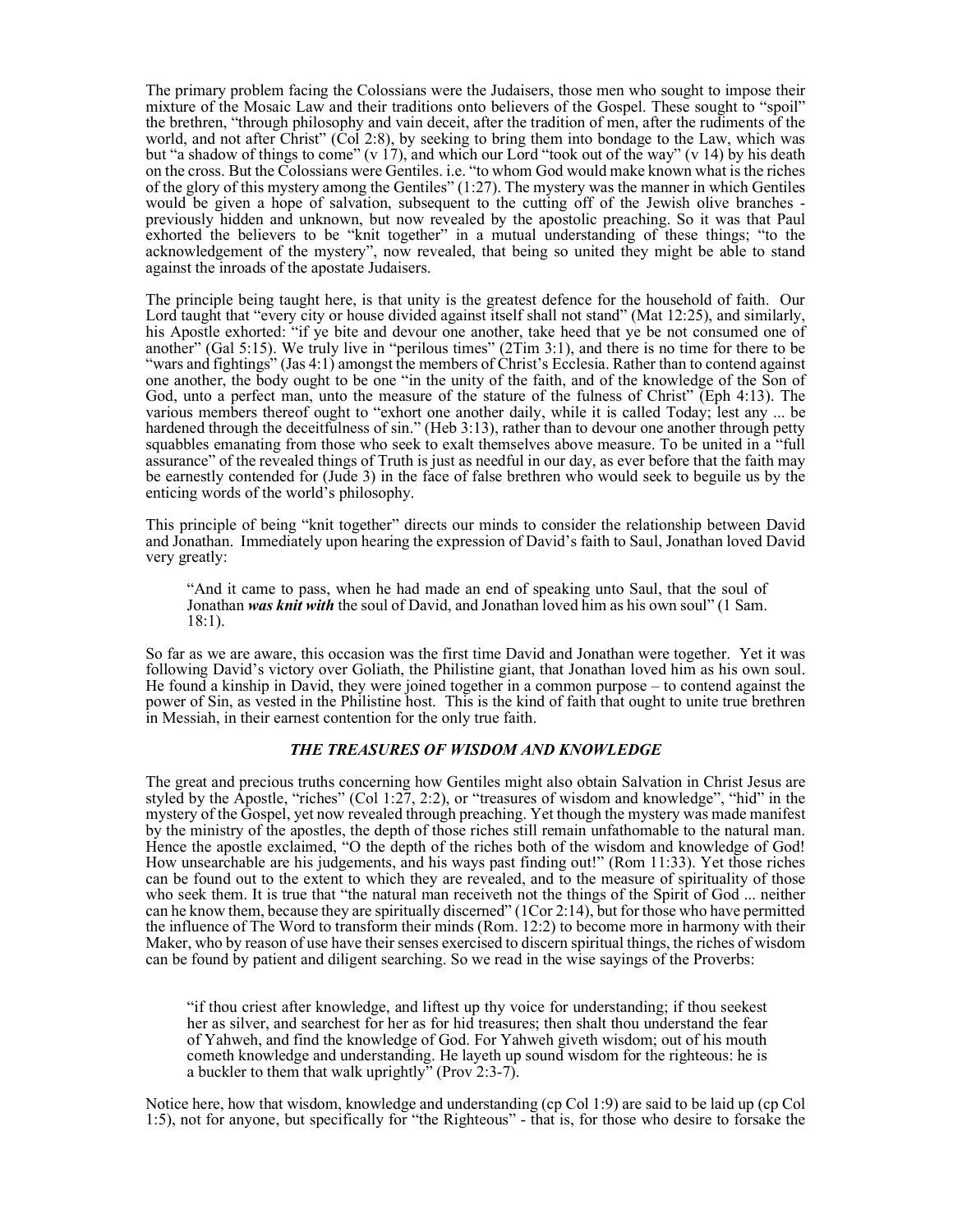ways of the flesh to seek after them. And notice also, that the means by which Yahweh is said to give wisdom, is by imparting "knowledge and understanding" "out of his mouth" - that is to say, by His Word which he has caused to be make known and heard. So it is, that to obtain the hidden riches of wisdom, we need to search the word diligently, for so doing we shall obtain the gems of knowledge and understanding which are so necessary to direct our steps into a walk which is well pleasing to our Heavenly Father.

But how much effort is required to obtain such treasure? What is required of us to give? The Lord Jesus speaks of this parabolically, saying: "the kingdom of heaven is like unto treasure hid in a field; the which when a man hath found, he hideth, and for joy thereof goeth and selleth all that he hath, and buyeth that field" (Mat 13:44). Here the principle is given, that although a man may, through much searching "find" the treasure of the Kingdom of Heaven, he cannot partake of any benefit from it unless he first forsakes the things of this life. We must sell all that we have - that is to say, we must give everything in order to obtain and partake of the treasures of wisdom. Only by ridding ourselves of the worldly things of this life, can we obtain the gems of Eternal life, and even having found, and obtained the Gospel treasure, we must keep searching diligently to find and obtain further hidden treasures, to learn the ways of wisdom.

From the day that the Gospel was preached to the Colossians, it grew within them to "bring forth fruit" (Col 1:6) to the Glory of God. They had a fervent love both for it, and also for others of like precious faith (1:4,8), seeking to edify one another in their zeal for the things of the Spirit. But trying times lay ahead, for "the mystery of iniquity" (2Thes 2:7), or the iniquitous influence of Apostasy had already begun in the days of the Apostle. Indeed, by the time of the giving of the Revelation to John, nearby Laodicea had already fallen into a nauseating condition of malaise (Rev 14:14-22), and other ecclesias were to follow. So it was that Paul exhorted the faithful at Colosse to continue in their zeal as they had begun: "As ye have therefore received Christ Jesus the Lord, so walk ye in him: Rooted and built up in him, and stablished in the faith, as ye have been taught, abounding therein with thanksgiving" (Col  $2:6,7$ ).

#### BEING ROOTED AND BUILT UP

The exhortation is to be both "rooted and built up". Here, two figures are used together to illustrate a common point; the figure both of a plant, and of a building; a dual comparison also used elsewhere by the Spirit through Paul, "ye are God's husbandry, ye are God's building" (1Cor 3:9). The believers remain "rooted" by remaining firmly grafted into the Israelitish rootstock (Rom 11:17), seeking to become securely anchored, obtaining their nourishment from the fertile soil of the word of God. Being well rooted, they are planted firmly, and well able to withstand the stormy trials which life brings, as the Proverb has it: "a man shall not be established by wickedness: but the root of the righteous shall not be moved" (Prov 12:3), but shall rather in being nourished by spiritual things, shall blossom and bring forth the fruit of the Spirit (Prov 12:12, Gal 5:22) in all it's various facets. And if believers are wellrooted in the things of God in this life, they shall receive due blessing by the Husbandman in the Age to Come, for it is written, "blessed is the man that trusteth in Yahweh, and whose hope Yahweh is. For he shall be as a tree planted by the waters, and that spreadeth out her roots by the river, and shall not see when heat cometh, but her leaf shall be green; and shall not be careful in the year of drought, neither shall cease from yielding fruit" (Jer 17:7,8, cp Ps 1:3, Rev 22:2).

In addition to being "rooted", the believers are to be "built up". Interestingly in the Greek, the phrase is in the present tense - "being built up", emphasising the point that it is a continual work. "The foundation of the apostles and prophets" has already been laid, "Jesus Christ himself being the chief corner stone; in whom all the building fitly framed together groweth unto an holy temple in the Lord" (Eph 2:20-22), and it remains for each individual member (as "living stones" - 1Pet 2:5) to edify and build one another up in the way of Truth, until the final completion of the house at the coming of the Lord (cp Zech 4:7-9). The Scriptural appeal to believers is to be active in "building up yourselves on your most holy faith" (Jude 20), being bound together as a single edifice, strong and secure under Divine protection. And again, the means by which believers might be so edified, is by the Word of God. Hence Paul said to the elders of Ephesus on his departure from them: "now, brethren, I commend to you to God, and to the word of his grace, which is able to build you up, and to give you an inheritance among all them which are sanctified." (Acts 20:32). The Word of God then, is the basis of loving unity for believers; it is able to nourish those whose roots seek to sink deeply into it; it is able to build up those who seek to labour in the House of God, and it is able to strengthen us to withstand the philosophies of men, that we might grow more pleasing to our Heavenly Father. The exhortation remains therefore, that we, as the Colossians might be "rooted and grounded in love" (Eph 3:17), that being securely planted in the house of God (Ps 92:13), we might be renewed with life, and flourish in the glorious age to come.